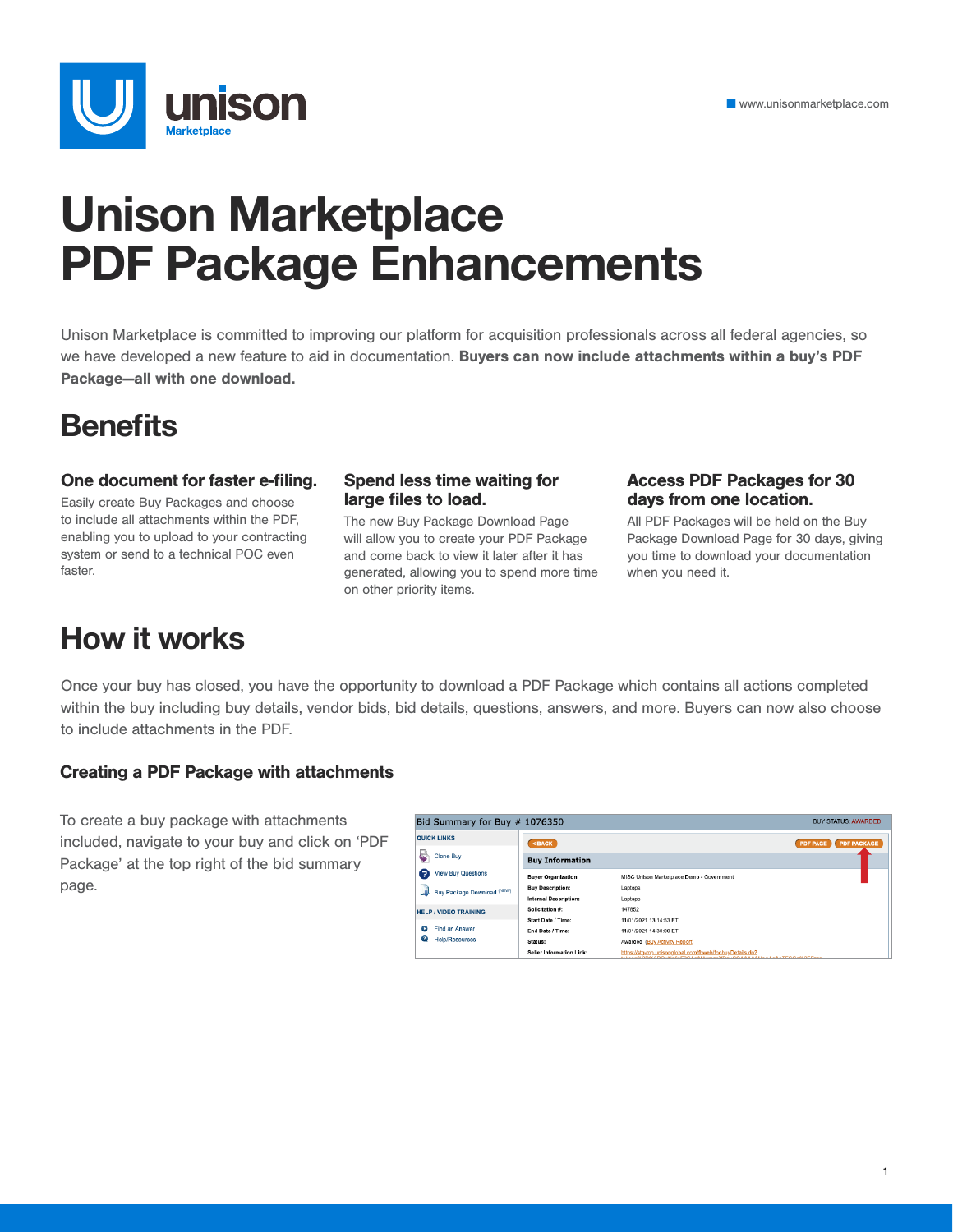Next, select the options to include in your PDF Package. On the bottom left you will see the new options to include Attachments. Then click 'Create PDF'.

| Customize your PDF package by selecting the options below. |                          |                           |                     |
|------------------------------------------------------------|--------------------------|---------------------------|---------------------|
| Include All Sellers                                        |                          |                           |                     |
| Seller:                                                    | <b>Bid #:</b>            | <b>Delivery Days:</b>     | <b>Total Price:</b> |
| GATELY [DUNS: 987234765]<br><b>SELECTED</b>                | 569176700                | 30                        | \$93,203.00         |
|                                                            |                          |                           |                     |
| <b>Attachment Options</b>                                  | <b>Redaction Options</b> | <b>No Bid Information</b> |                     |
|                                                            |                          |                           |                     |

After clicking on 'Create PDF' you will be brought to a new Request Buy Package Congratulations screen. Since some buy packages may take longer to generate, your request will populate on the new Buy Package Download page, allowing you to come back later to download it.

The Buy Package Download page can be found under your Quick Links panel. From this page, you can choose to download the buy package you have generated. PDF Packages you create will be stored for 30 days. During that time, you can access them anytime from the Buy Package Download page.

| <b>Congratulations</b>      |                                                                                                                                                                                                                                                                                                                                                                                                                                                                                                                                                                                                                                                                                            |
|-----------------------------|--------------------------------------------------------------------------------------------------------------------------------------------------------------------------------------------------------------------------------------------------------------------------------------------------------------------------------------------------------------------------------------------------------------------------------------------------------------------------------------------------------------------------------------------------------------------------------------------------------------------------------------------------------------------------------------------|
|                             | Congratulations! Your request for the Buy Package has been submitted.<br>As this may take a few minutes to load, click on the Buy Package Download button to check the status of your request. The<br>package will be available for download on the Buy Package Download page under your Quick Links tab when completed.<br>Now it will also include buver and seller attachments, all in one click!<br>The package will include information such as:<br>· Solicitation information<br>Competition summary<br>• Vendor quotes<br>· Buyer Attachments (NEW!)<br>· Seller Attachments (NEW!)<br>Contact the BuyerSupportTeam@Unisonglobal.com with any questions navigating the Buy Package. |
|                             | <b>BUY PACKAGE DOWNLOAD</b><br><b>CONTINUE</b>                                                                                                                                                                                                                                                                                                                                                                                                                                                                                                                                                                                                                                             |
|                             |                                                                                                                                                                                                                                                                                                                                                                                                                                                                                                                                                                                                                                                                                            |
|                             |                                                                                                                                                                                                                                                                                                                                                                                                                                                                                                                                                                                                                                                                                            |
| <b>Buy Package Download</b> |                                                                                                                                                                                                                                                                                                                                                                                                                                                                                                                                                                                                                                                                                            |
| <b>QUICK LINKS</b>          |                                                                                                                                                                                                                                                                                                                                                                                                                                                                                                                                                                                                                                                                                            |

| $\checkmark$ |
|--------------|
|              |
| Download     |
|              |
| Э            |
| ۵            |
|              |
|              |
|              |
|              |